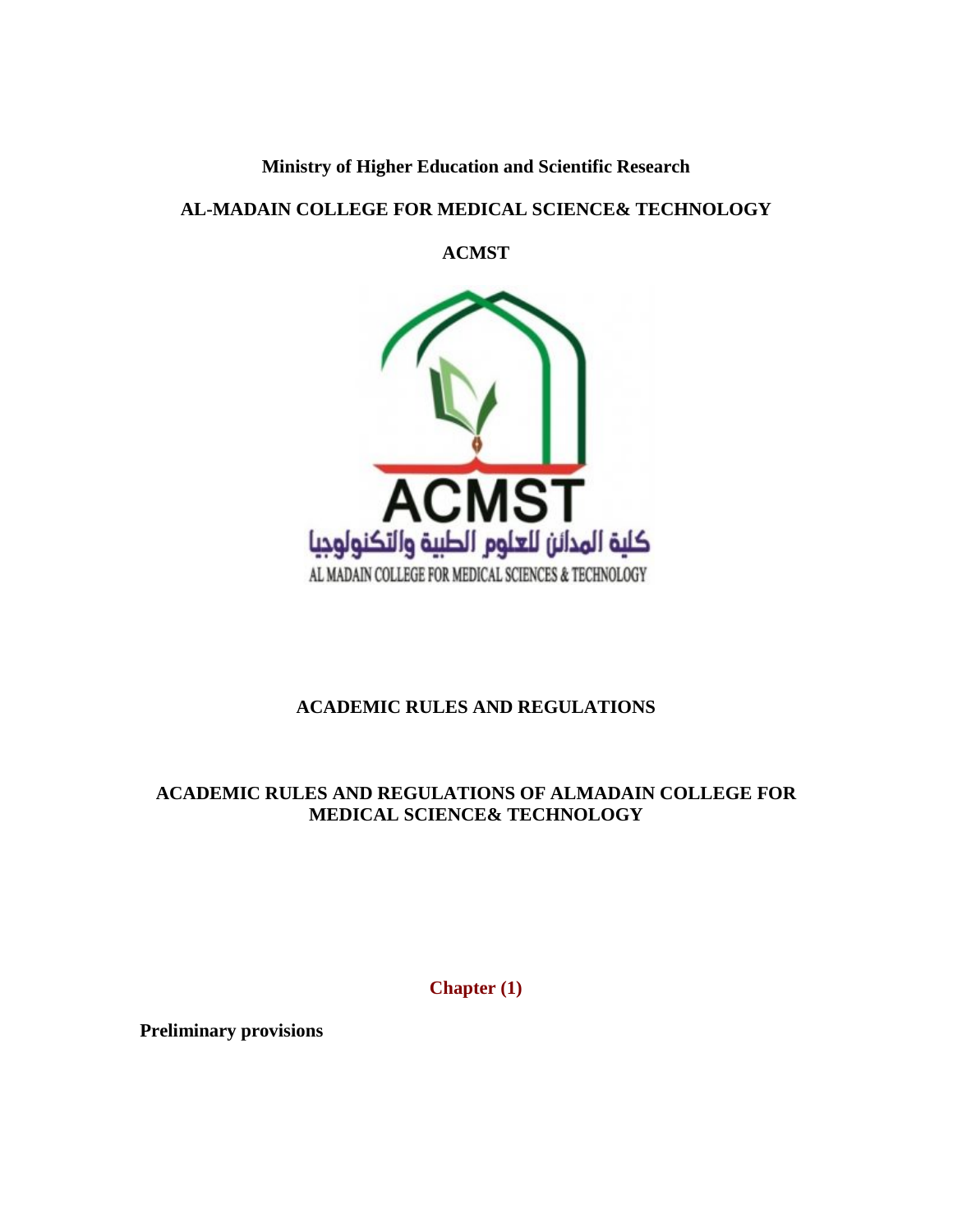#### **Article (1): Title and Commencement:**

This Regulation shall be cited as (Academic Rules and Regulations of Al-Madain College for Medical Science, 2016), and shall come into force upon approval of the Senate and signing by Chairperson thereof.

#### **Article (2): General Provisions:**

1/ This regulation is not inconsistent with the Law, Regulations and Rules of Higher Education 2006, or any other rules, provisions and regulations enacted by the Ministry of Higher Education and Scientific Research, provide that, in case of inconsistency, the provisions of the latter shall prevail to the extent of the inconsistency.

2/ Provisions of this Regulation shall apply to the programs of Bachelor of Medicine and Surgery, Bachelor of Dentistry, Bachelor (honor) of Medical Laboratory Science or any other programs approved by the Senate.

#### **Chapter (2)**

#### **Interpretation**

#### **Article (3) Interpretation:**

In this regulation, unless the context otherwise requires, words and phrases contained herein shall have the meaning cited hereunder:

College: Means Al-Madain College for Medical Science and Technology.

Senate: Means the scientific board of Al-Madain College for Medical Science and Technology.

Dean: Means the Dean of Al-Madain College for Medical Science and Technology.

Vice Dean: Means the Deputy Dean of Al-Madain College for Medical Science and Technology.

Vice Chancellor: means the Vice Chancellor of Al-Madain College for Medical Science and Technology.

Program: Means any scientific department specialized in one of the fields of teaching, training or scientific research provided by the college.

Program Coordinator: Means the person responsible for the specific program.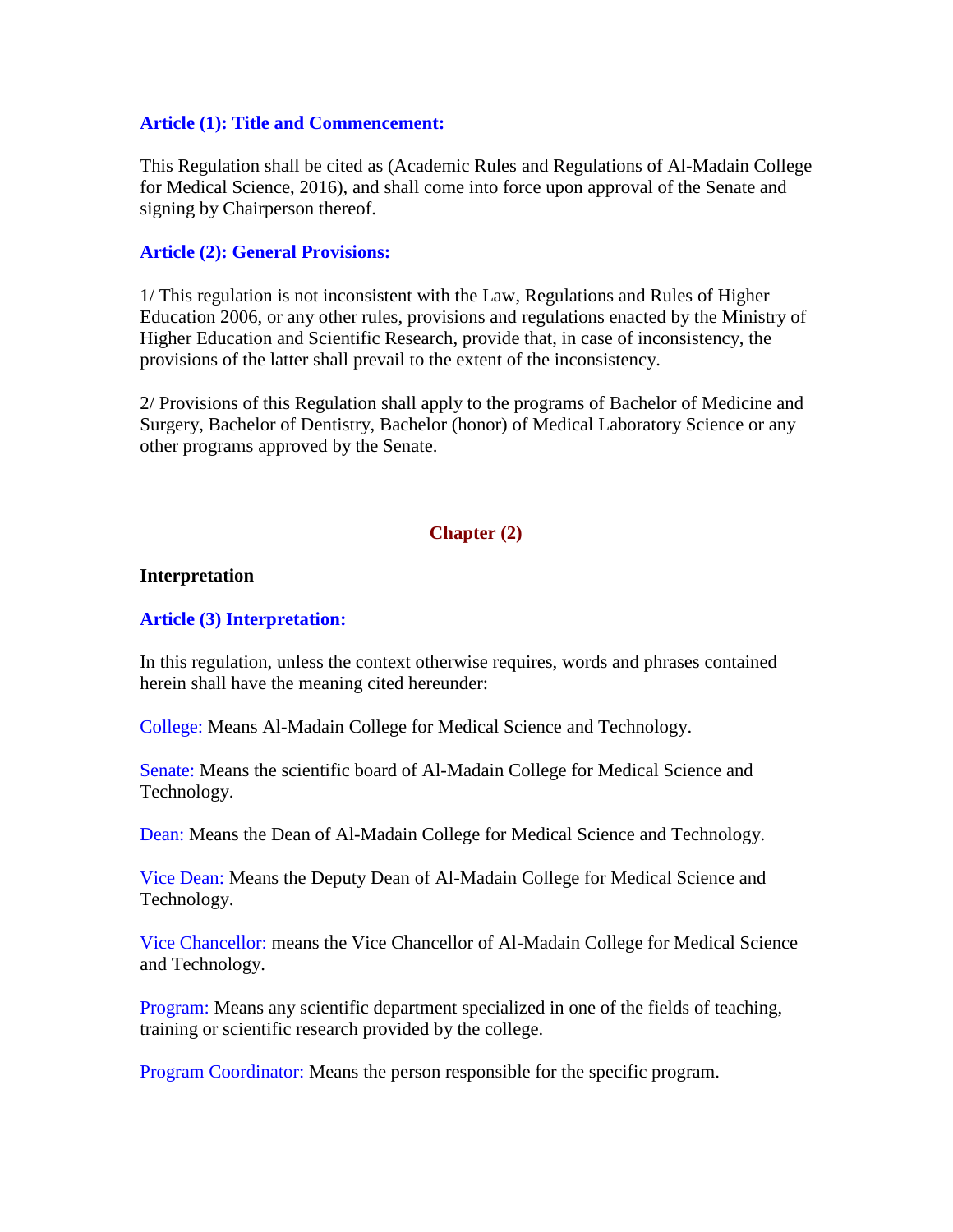Program Council: Means the council concerned with the specific program, and shall be chaired by the coordinator of the program and membership of all academic staff.

Section: Means any independent scientific department that performs teaching, research or training at the college.

Student: Means any persons registered to study in the college, in order to obtain a scientific degree granted by the Senate.

Academic Level: Means the two first semesters of each academic year pursuant to the rules and regulations.

Academic Year: Means the term of study consists of two semesters in one academic level.

Semester: Means the term prescribed in the university calendar for study duration from 14 to 16 weeks and from 12 to 24 credit hours.

Course: Means the academic content with a specific symbol and a number, and specific credit hours.

Higher Education Requirements: Means the courses taught to all students in the various programs pursuant to the academic regulation.

College Requirements: Means compulsory or elective courses determined by the college. Specialization Requirements: Means the compulsory, elective or assistant courses determined by the relevant section within the same section or from other sections.

Credit Hours: Means the standard unit in which the course is determined and it is equivalent to one hour of theoretical lecturing, two hours of tutorial, three hours of practical study or five hours of field / clinical training.

Grade Average: Means the average grade that a student scores in one academic semester in all courses, determined by the summation of all grades divided by the number of credit hours studied by the student in the semester and approved in his result of one semester.

Annual Average: Means the total of all courses scored by the student in two academic semesters specified for a particular academic level, divided by the number of credit hours of these courses.

Final Cumulative Average: Means the total of all courses scored by the student in all academic levels, divided by the number of credit hours of these courses.

Graduate: Means the student who completed the requirements of graduation and is granted a scientific degree by the Senate.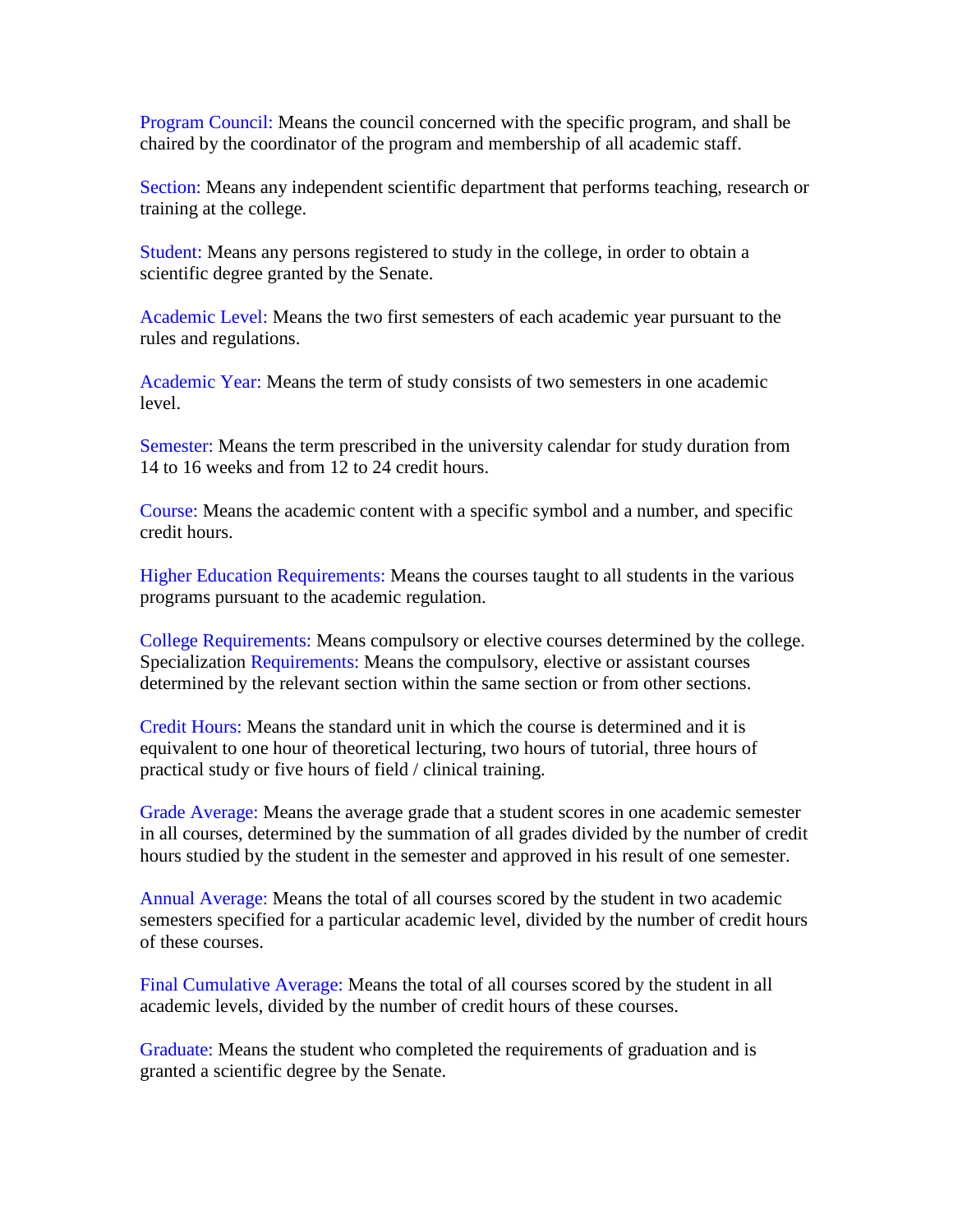## **Chapter (3)**

## **Admission Patterns and Requirements**

## Article (5) Admission Patterns:

1. Students are admitted to the college pursuant to the following patterns:

General admission, admission of foreign students or any other pattern approved by the General Department of Admission and Certificate Evaluation and Registration department, in accordance with the national admission regulations and the college internal regulations.

## Article (6) Admission Requirements:

Student admission to the college requires the following:

- 1. To meet the general admission conditions set by the Admission Committee of the Ministry of Higher Education and Scientific Research.
- 2. To meet any other conditions prescribed by the college admission committee.
- 3. To be medically fit.
- 4. To pass any acceptance test held by the college.

## **Chapter (4)**

#### **Language of Teaching and Academic System**

#### Article (7) Teaching language:

English language shall be the teaching language in the college and Arabic language for specific courses pursuant to what prescribed by the Senate.

Article (8) Academic System:

The academic system based on annual semester system and credit hours.

**Chapter (5)**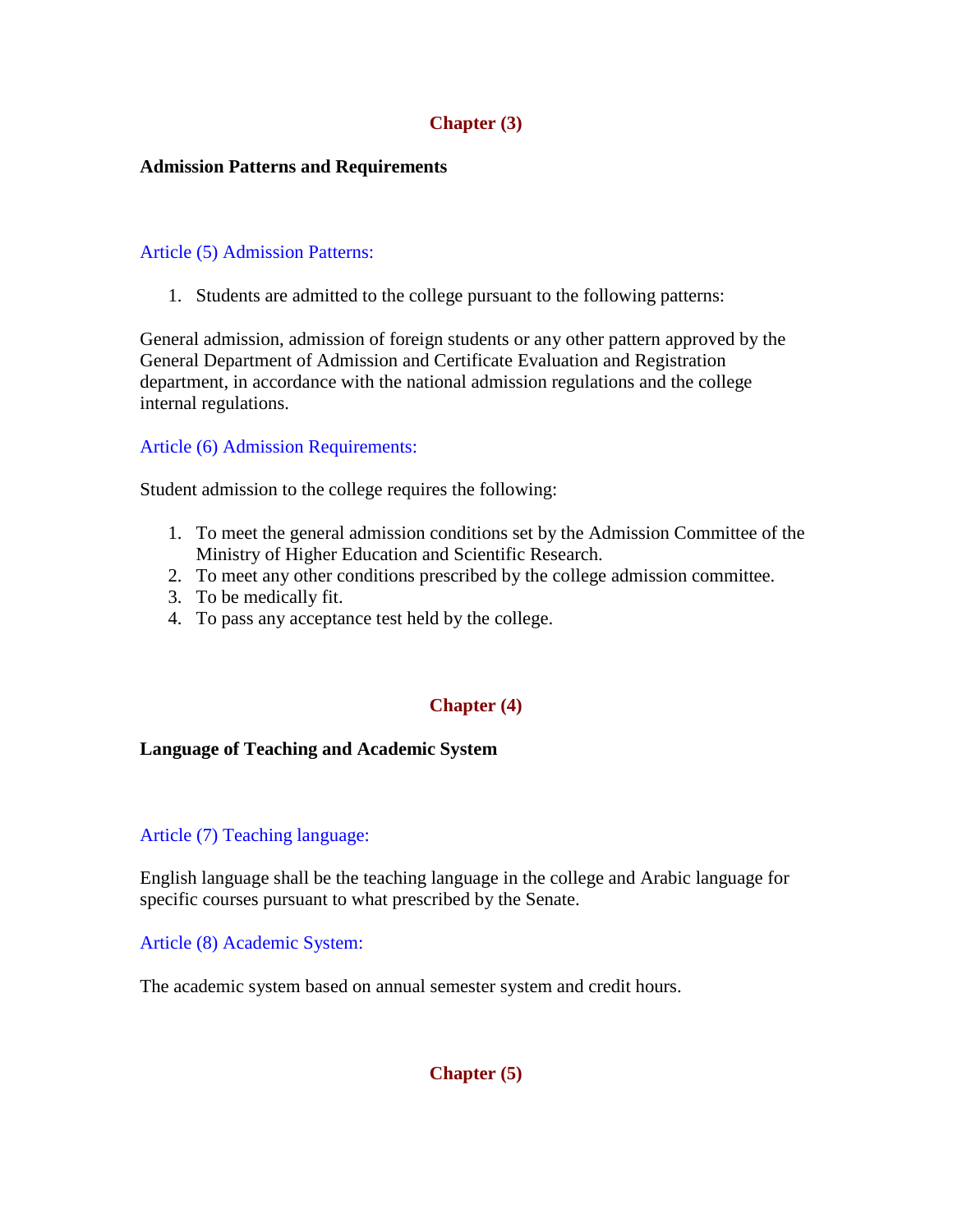## **Registration and freezing**

## Article (9) Registration:

- 1. The person admitted in the college shall not be deemed a college student save after completion of registration procedures.
- 2. The student shall complete the registration procedures by him/herself within a week from the beginning of registration period.
- 3. The coordinator may register any student who was unable to register, within a week from the end of the registration period.
- 4. The Dean may register any student two weeks after the end of the registration period, after the Dean satisfied with the reasons prevented the student from registration at the time, and the Dean shall take the appropriate decision.
- 5. Registration procedures:
- 6. Passing the acceptance tests held by the college (for first year students).
- 7. Passing the medical examination (for first year students).
- 8. Payment of tuition fees, registration fees or any other fees determined by the college.
- 9. The academic year shall be freeze for the student who does not register for any academic year with an acceptable excuse.
- 10. Any student does not register for any academic year without an acceptable excuse, shall be dismissed and he shall have the opportunity to sit for an external exam as provided for in the regulation.

Article (10) Study Period:

The study period for Bachelor's programs shall be double the study period maximum.

## Article (11) Freeze and Resignation:

- 1. The first level student is not allowed to freeze, save for compelling reasons pursuant to the recommendation of the program council and the approval of the Senate.
- 2. A student other than the first level is not allowed to freeze, save by giving convincing reasons to the program council.
- 3. Freeze shall be within the competence of the specific program council, after the first level.
- 4. The program council may assign its freeze powers to the specific program coordinator, save for the first year students who are under the competence of the Senate.
- 5. The freeze period shall not exceed two successive academic levels during the study period of the program, provided that it shall not exceed the maximum period of the study.
- 6. The application for freeze shall be within six (6) weeks maximum, from the beginning of the semester.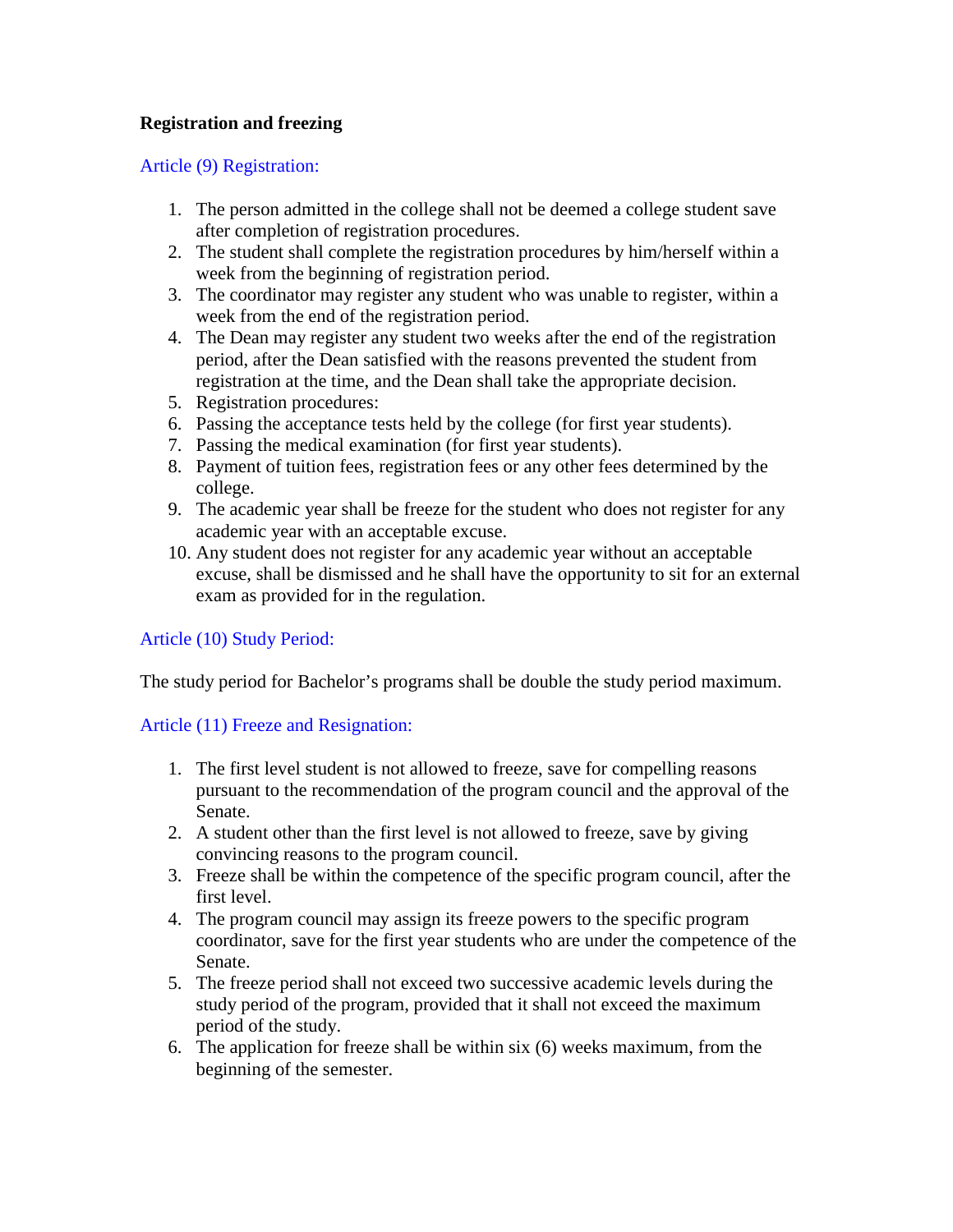- 7. The period of freeze shall not be included in the maximum period of student stay in the college, set forth in the academic regulation "Higher Education".
- 8. Upon expiry of the freeze period, the student shall register in the manner prescribed, and the specified time for registration.
- 9. A student, who freezes the academic year, shall pay half of the tuition fees.
- 10. Freezing procedures:
- 11. A student, who wishes to freeze, shall fill the form prepared for it.
- 12. The form, after filling, shall be submitted to the college registrar, who delivers the same to the program coordinator to proceed.
- 13. The student shall not leave the study, until he receives a written notice of freeze approval from the program council, signed by the council chairperson or his authorized representative.
- 14. The program coordinator shall notify the Secretariat of the Scientific Affairs.
- 15. Upon the expiry of freeze period, the student shall promptly commence the registration procedures as set forth in the regulation of tuition fees and registration fees.
- 16. Terms of resignation:
- 17. The first level student who has completed registration procedures, may apply for resignation from college.
- 18. Any student other than the first level may apply for resignation without completion of the registration procedures for the academic level.
- 19. The student who resigns before completing the registration period, may recover the tuition fees but he may not recover the registration fees.
- 20. The student, who reignes after the expiry of registration period, may not recover the registration fees nor the tuition fees.
- 21. The resigned student shall be aware of the general admission regulations.
- 22. Resignation procedures:
- 23. A student who wishes to resign shall fill the form specified for resignation.
- 24. In case that the student is at the first level, he shall apply for resignation after filling the form, to the Secretary of Scientific Affairs before the expiry of registration period, and to the Dean after the expiry of registration period.
- 25. In other cases, the program council or its authorized person shall have the right to accept the resignation.
- 26. The form shall be delivered to the Secretariat of Scientific Affairs after resignation acceptance.
- 27. The resigned student shall complete the clearance procedures from the program, the Deanship of student affairs, the libraries and the financial department. He shall deliver the identification cards and the clearance receipt to the Secretariat of Scientific Affairs.
- 28. The Secretariat of Scientific Affairs shall provide a statement of resignation acceptance to the student and the academic record.
- 29. The Secretariat of Scientific Affairs shall address the General department of Admission and Certificate Evaluation and Registration of the Ministry of Higher Education and Scientific Research to delist the student name from the sheets of the college students in the specific program.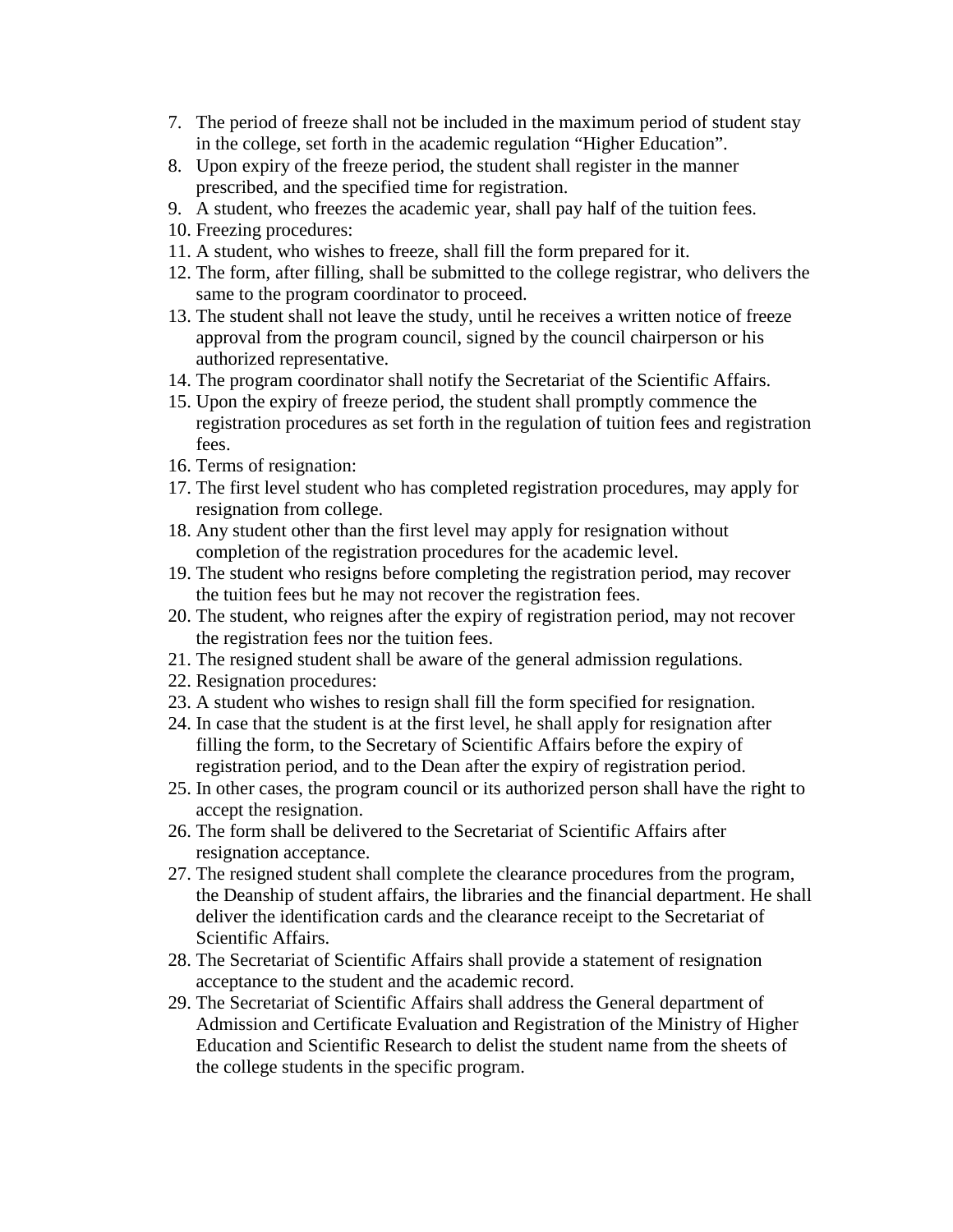## **Chapter (6)**

## **Transfer**

## Article (12) Transfer from Other Universities:

- 1. A student in the first level may not be transferred.
- 2. The college may accept students transferred from national universities and private colleges or others, in accordance with the following conditions:
- 3. The transfer shall be at the beginning of the academic year.
- 4. The percentage of the student should not be less than the percentage accepted by the college in the year of admission, pursuant to the terms of the general admission.
- 5. The student shall meet all the conditions of admission to the college.
- 6. The student shall complete any other information required by the college.
- 7. The college shall determine the semester in which the transferred student is enrolled.
- 8. The student shall have the approval of the college from which he transferred.
- 9. The student shall deliver a certificate of good conduct from the university he transferred from.
- 10. The student should have successfully passed all the courses he has studied at the college from which he transferred.
- 11. The similar courses that the student studied at the college from which he transferred shall be calculated in his cumulative rate.
- 12. The period to be spent by the student shall not be less than 50 % of the period prescribed for the program.
- 13. The student should have a valid entry in the college he wishes to transfer from, to the date of acceptance of his application.
- 14. The student shall not be transferred, save after completion of the above mentioned procedures, and shall be approved by the Dean.

## Article (13) Transfer within the college:

- 1. The student may be transferred from any academic program in the college to another, pursuant to the following conditions:
- 2. If there is an acceptable reason.
- 3. If the transfer is made at the beginning of the academic year.
- 4. If the percentage of the student is not be less than the percentage accepted by the college in the year of admission pursuant to the terms of the general admission.
- 5. If there is a similarity in both programs studied by the student.
- 6. The student shall complete any other requirements by the college.
- 7. The period to be spent by the student shall not be less than 50 % of the period prescribed for the program.
- 8. If the program coordinator accept the transfer.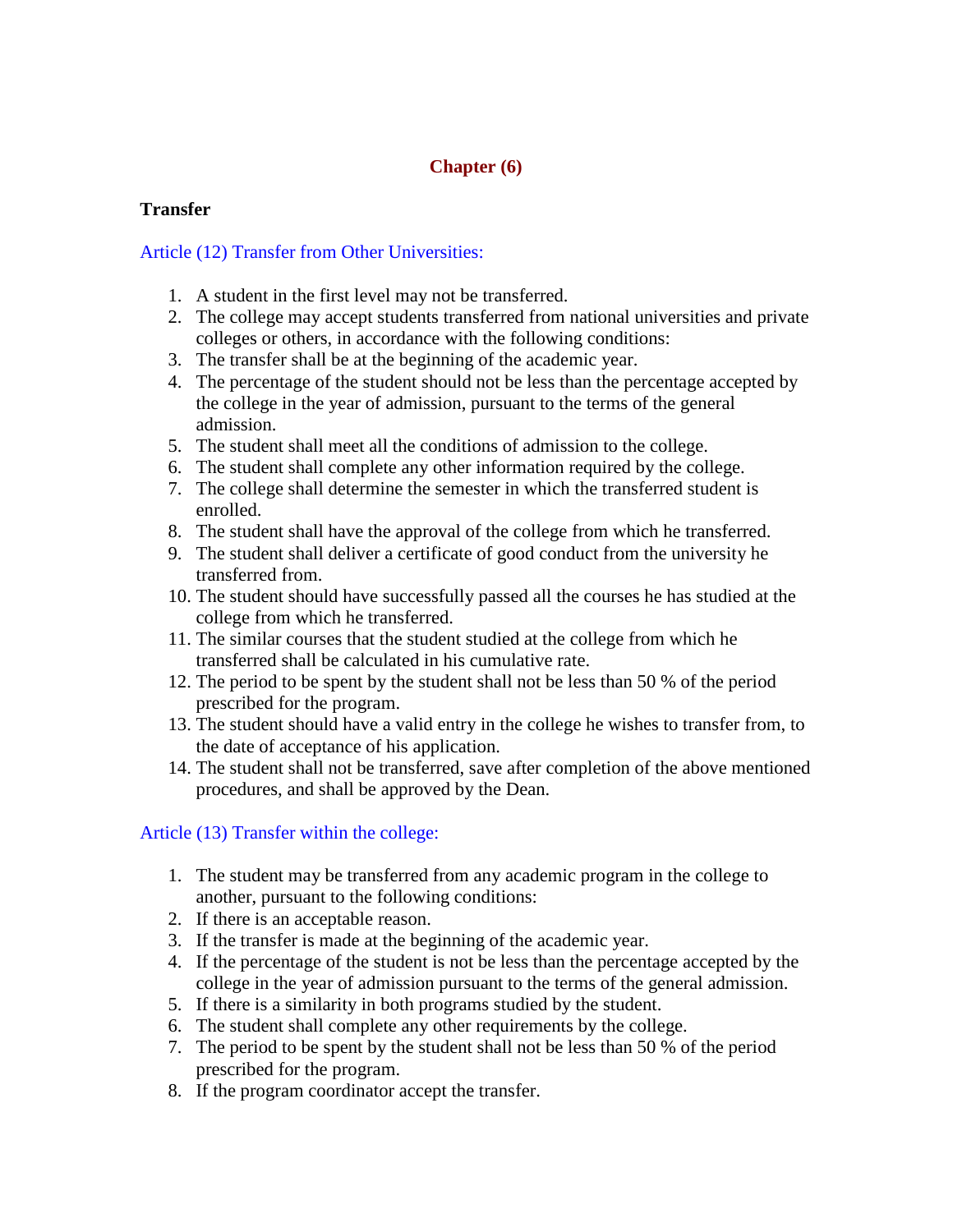9. The transfer shall not be valid save after the approval the General Department of Admission.

## **Chapter (7)**

## **Academic Advisory**

Article (14): Academic Advisory:

- 1. The academic departments of the college shall appoint an academic advisor from the academic staff in the section for each group of student, pursuant to the nature of the study.
- 2. The academic advisor task is to advise and guide the student, and follow up his academic achievements from the beginning of the study until graduation.

## **Chapter (7)**

## **Examinations and Academic Calendar**

## Article (15) Examination:

- 1. The examination shall be held three times during the academic year, at the end of each semester (First round), and the second round ( Alternative and supplementary) at the end of the academic level.
- 2. The student shall have right to sit for any course exam, if he attended at least 75 % of the contact hours of such course.
- 3. If the period of student absence exceeded 15 %, he shall be noticed.
- 4. If the period of student absence exceeded 25 %, in any course, he shall not be permitted to sit for the exam of that course. If the absence is without excuse, the student shall be deemed failing in that course, after the approval of the council, and he shall be permitted to sit for the second round exams. If the absence is with an acceptable excuse, the student may sit for an alternative exam.
- 5. A student who misses any stated exam without an acceptable excuse, shall be deemed has failed the exam, unless the absence is with an acceptable excuse, the student may sit for an alternative exam.
- 6. If the student absence was due to illness, a medical certificate from the certified doctor shall be submitted to the Registrar within seven (7) days from the beginning of illness. The council may approve medical certificates issued by other medical bodies.
- 7. Absence of student from any part of the exam (written, oral, practical, field or any other form), shall be deemed a complete absence of the exam, with exception to other specific subjects in the different programs.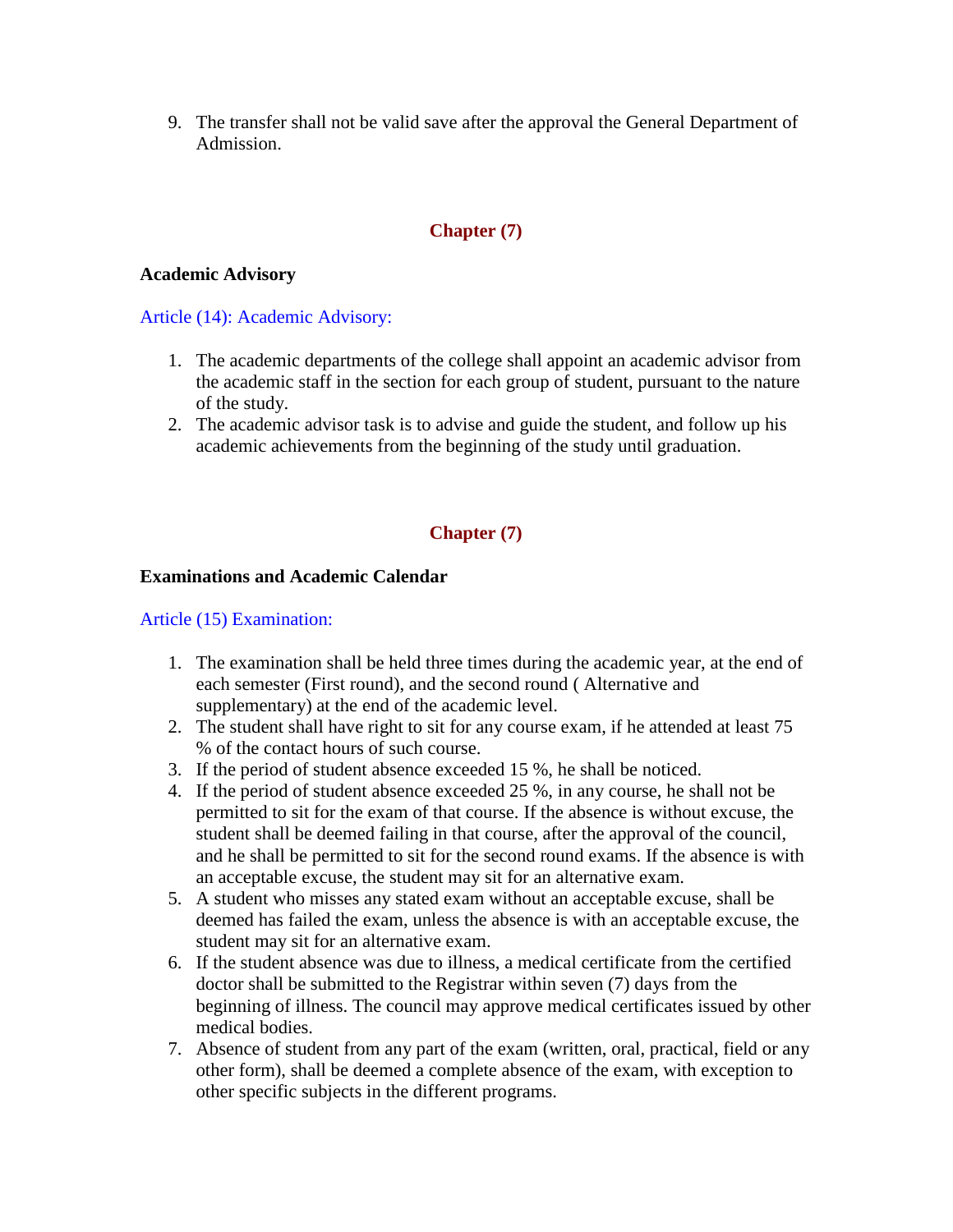- 8. A student who is in a sick leave may not sit for any exam during the sick leave period, unless it is canceled.
- 9. In case of student failure in the alternative exam, he has the right to sit for a supplementary exam before the beginning of the next academic year.
- 10. The council shall be liable for conducting and managing the examination. The Dean may, in consultation with the council, form a committee for examination in or out the schedule.
- 11. The academic sections shall be liable for developing the examinations and their approval and delivery to the examination committee through the coordinator.
- 12. The academic sections shall discuss the results of the exams and their approval, and shall deliver the same to the council through the examination committee.
- 13. The examination committee shall prepare the final results of the exams and deliver the same to the council.
- 14. A student is not permitted to enter the examination room after 30 minutes from the beginning of the exam, and may not leave the room before half of the exam period passes.
- 15. A student may not enter any materials or tools into the exam room, except the necessary materials and tools for the exam (as determined by the examination committee).
- 16. No contact shall be permitted between the students inside the examination room.
- 17. The student is not allowed to leave the examination room temporarily, save in cases of emergency by permission from the chief observer.
- 18. The student who leaves the examination room shall not be allowed to enter it again, unless he was under continuous supervision of the observer during his absence.
- 19. The student is not allowed to write on any paper except the exam booklet.
- 20. The student shall stop writing and arrange his papers promptly after announcing the end of the exam period,
- 21. The student who has a particular need may request it from the observer, and he may not borrow anything from his colleagues or leave his place, save by observer permission.
- 22. The student shall follow the guidelines and timetables of the examinations.
- 23. Upon suspicion of cheating or disorder, the chief observer shall collect data on the case and allow the student to continue the exam. The chief observer shall submit a report of the relevant case to the examination committee by a form prepared for such cases.
- 24. Any case of cheating or disorder shall be investigated by a committee formed by the Dean, and shall submit its recommendations to the council.
- 25. When a case of cheating has been proved, the student shall be consider as he has failed the exam, and shall be subject to one or more of the following penalties which shall be stated on the notice board:
- 26. Warning
- 27. Notice
- 28. Temporary suspension of the study.
- 29. Final exclusion from college.
- 30. Any other penalty considered by the council.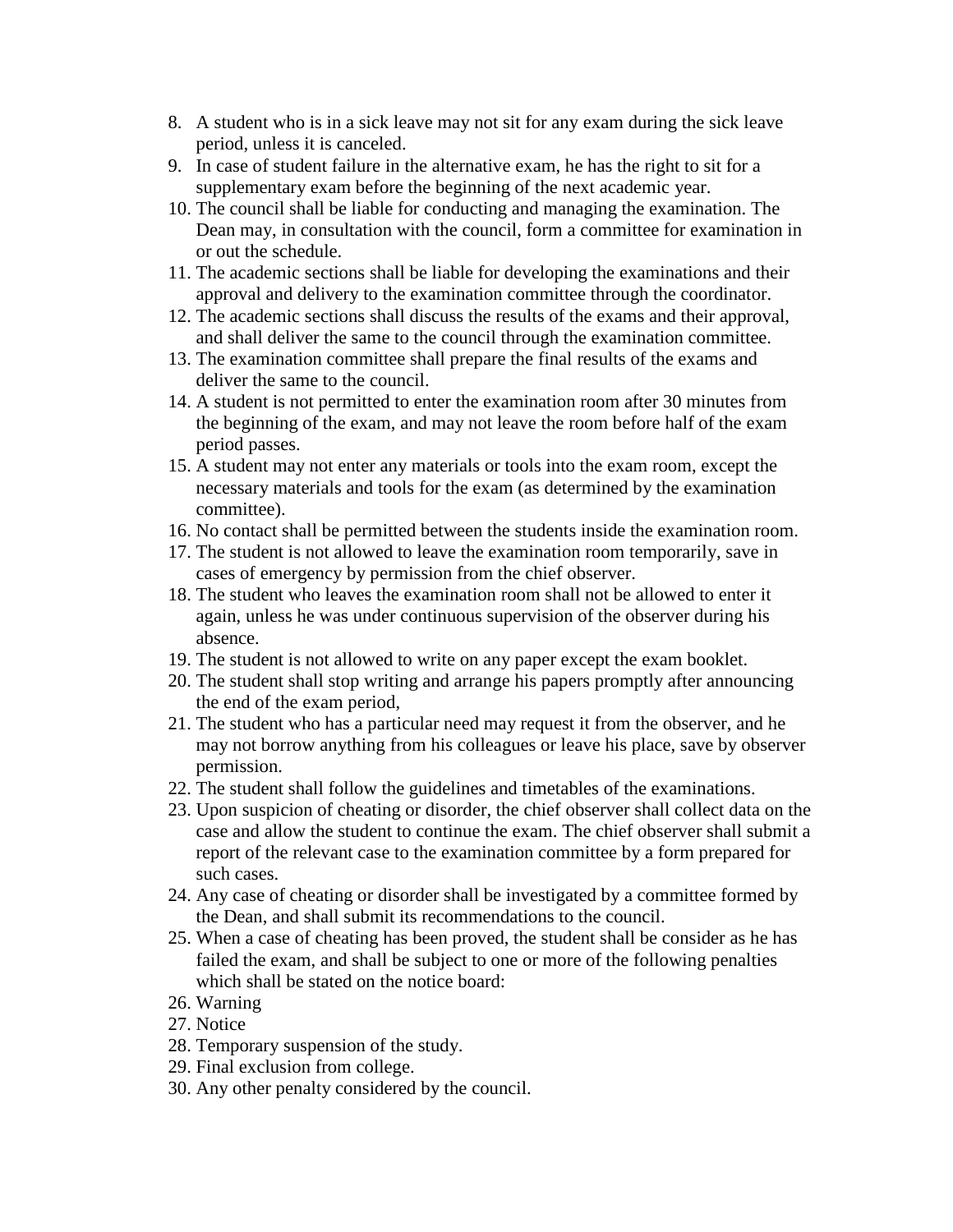- 31. When the case of disorder is proved during the exam, the student shall be subject to one or more of the following penalties:
- 32. Warning
- 33. Notice
- 34. Temporary suspension of the study.
- 35. Final exclusion from college.
- 36. Any other penalty considered by the council.
- 37. The examiner, the head of the section, the program coordinator and the examination committee are all liable for the confidentiality of the examination, the safety of question sheets, answer booklets and grades.
- 38. The examiner shall deliver the answer booklets after correction to the program coordinator.
- 39. The answer booklets shall be kept in the examination office for six (6) months after the result announcement.
- 40. The student who has claim for his result, may apply to the council, requesting the re-correction of his exam papers within two weeks after the announcement of the result, after payment of the fees prescribed by the council. The council shall form a competent committee for revision.

## Article (16) Examination Timetable

- 1. The examination timetable shall be announced at least two weeks before the beginning of the examinations
	- 1. No alterations shall be made into the final version of the examination timetable, after announcement to the students.
	- 2. The examination timetable shall describe the title of the course, and time and venue of the exam.

#### Article (17) the Examination Observers:

- 1. The chief examination observer shall be an academic staff member.
- 2. At least one observer from the academic staff shall be assigned to each examination room.
- 3. The observers shall be assigned as one per 50 students.
- 4. The chief observer shall receive the question and the answer booklets from the examination committee in sufficient time, prior to the commencement of the exam.
- 5. The chief observer shall clarify the actual time for commencement and expiration of the exam to the students.
- 6. The observers shall not discuss the questions with the students. The correction-if any shall be made by the examiner.
- 7. The observers shall collect all the examination papers, make sure they match the number of the attendance list, and deliver them to the examination committee.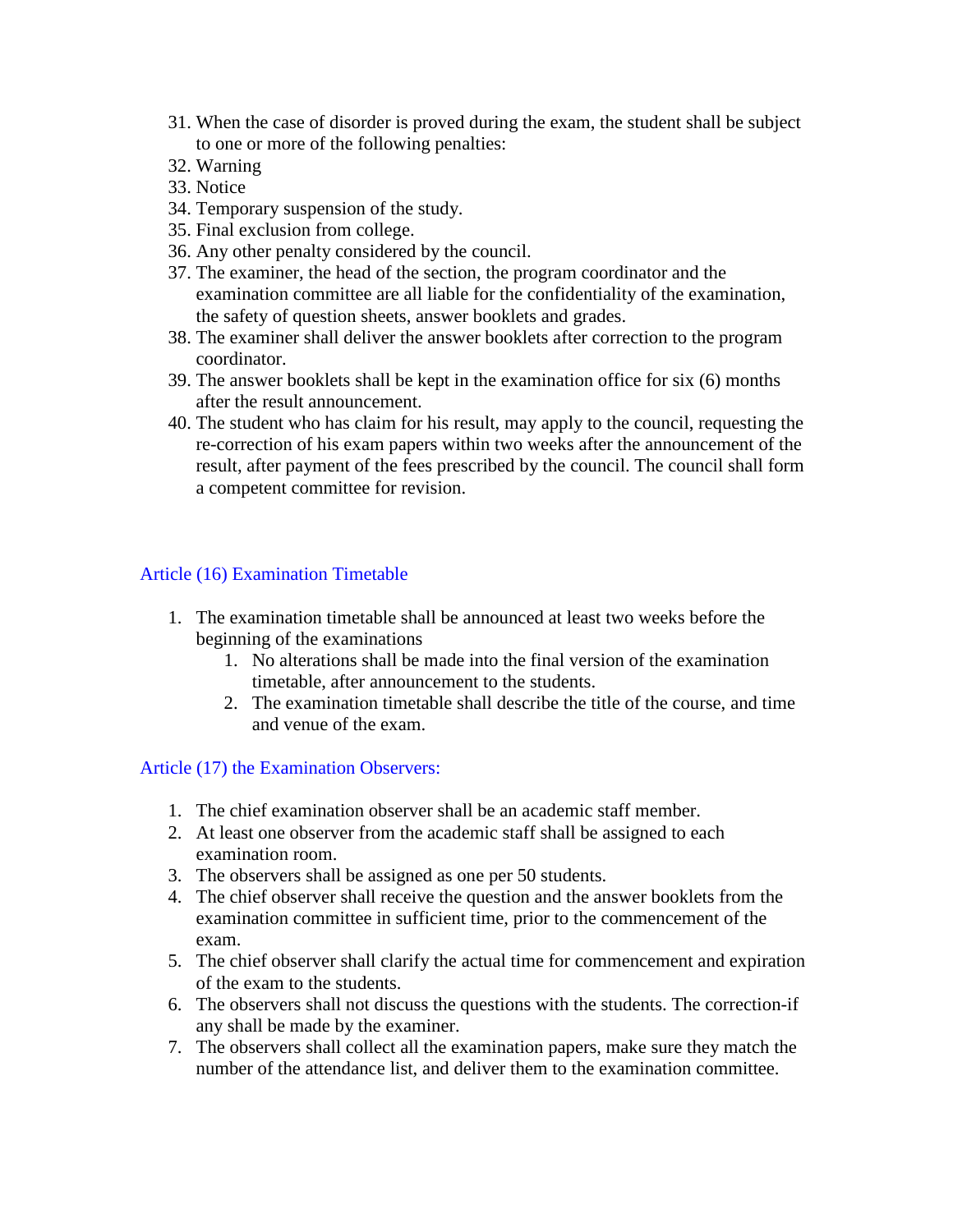- 8. The chief observer shall notify the student in the examination room at the lapse of half of the exam's time, 10 minutes prior to actual expiration time and at the expiration of the time of the exam.
- 9. The observers shall maintain order and quite inside the examination room and prohibit any kind of contact between the students.
- 10. In the case of cheating or disorder, the chief observer shall confiscate the said document, attach the documents related to the case in question through the prescribed form, and write a detailed report to the examination committee.

## Article (18) The Academic Evaluation System:

- 1. The course full degree is (100)
- 2. Semester works are calculated by specific percentage of the degree of the course.
- 3. The full grade shall be distributed according to the percentages specified in each course as described in the curriculum.
- 4. The evaluation of the second round exams depends only on the degree which the student scores at the second round examinations.

## Article (19) Academic Performance Assessment:

1. The points system is used to assess the academic performance of the students and calculates the point score as follows :

The point score of the course  $=$  the student degree from  $100/20$ 

2. The assessment for the course shall be as follows:

| To   | From | The assessment in letters   | The assessment |
|------|------|-----------------------------|----------------|
| 5    | 3.8  | A                           | Excellent      |
| 3.79 | 3.50 | B                           | Very Good      |
| 3.49 | 3.00 | $\mathcal{C}_{\mathcal{C}}$ | Good           |
| 2.99 | 2.50 |                             | Pass           |
| 2.49 | Zero | F                           | Fail           |

**Course points = course point score x course credit hours**

3. **Student Semester Rate (SSR)**

#### **Semester Rate = total semester points of the semester/ total credit hours**

4. **Assessment for semester rate**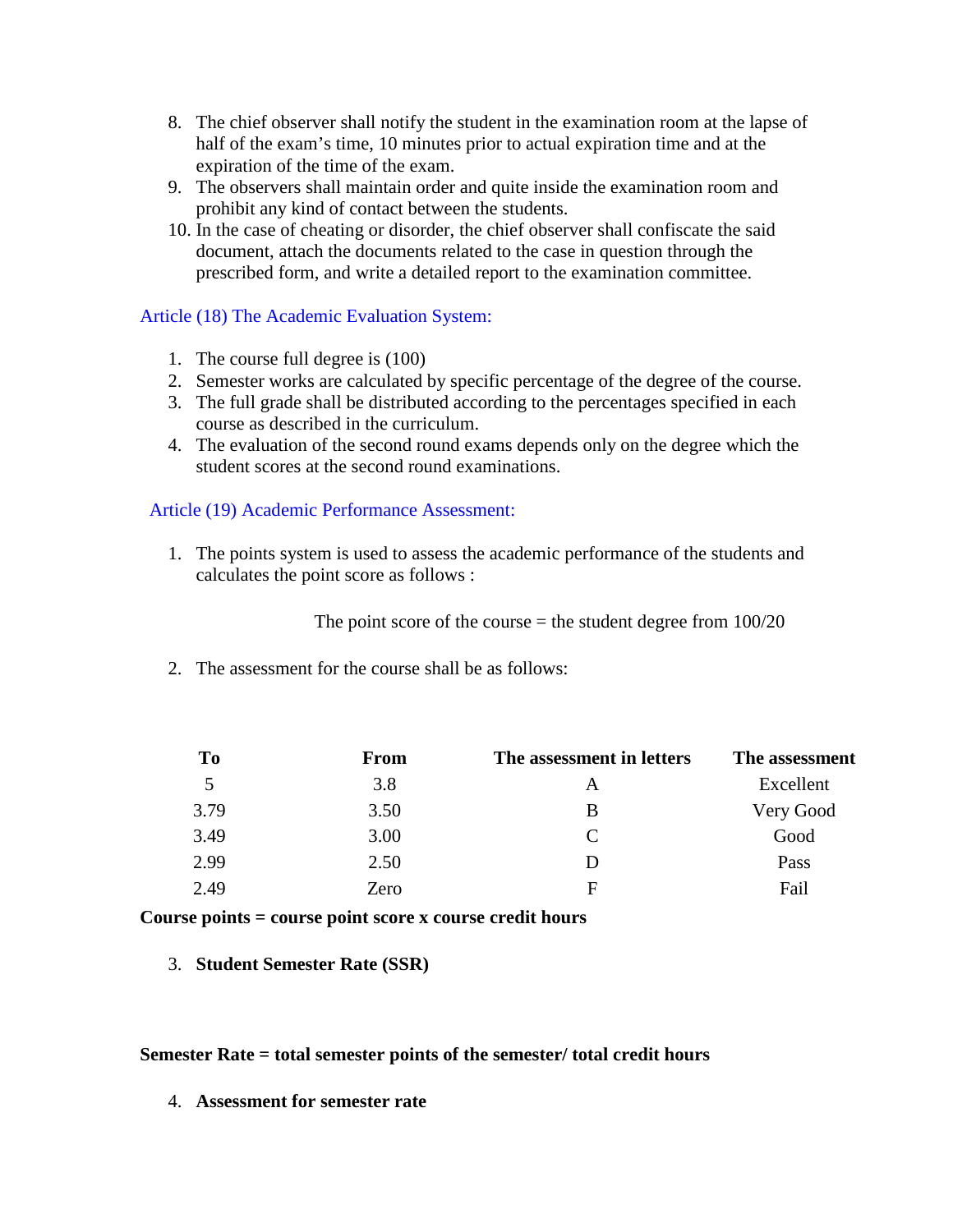|      | Points grade |                |  |
|------|--------------|----------------|--|
| To   | From         | The assessment |  |
| 5    | 3.8          | Excellent      |  |
| 3.79 | .3.5         | Very good      |  |
| 3.49 | 3.00         | Good           |  |
| 2.99 | 2.5          | Pass           |  |
| 2.49 | Zero         | Fail           |  |

#### 5. **Academic Level Rate:**

- 1. Cumulative hours for the academic level are the total number of courses credit hours that the student has already studied at the academic level and sat their exams.
- 2. Cumulative points for the academic level are the sum of course points which the student has studied at the academic level and sat their exams.
- 3. The academic level rate calculated as follows:

## **The academic level rate = level cumulative points/ level cumulative credit hours**

#### 6. **The academic level rate assessment**

|      | Points grade |                |
|------|--------------|----------------|
| To   | From         | The assessment |
| 5    | 3.8          | Excellent      |
| 3.79 | 3.5          | Very good      |
| 3.49 | 3.00         | Good           |
| 2.99 | 2.5          | Pass           |
| 2.49 | Zero         | Fail           |
|      |              |                |

## 7. **Final cumulative grade point average (CGPA)**

After successfully pass all the courses, a Bachelor's degree (five years) award depends on the final CGPA as shown in the following table: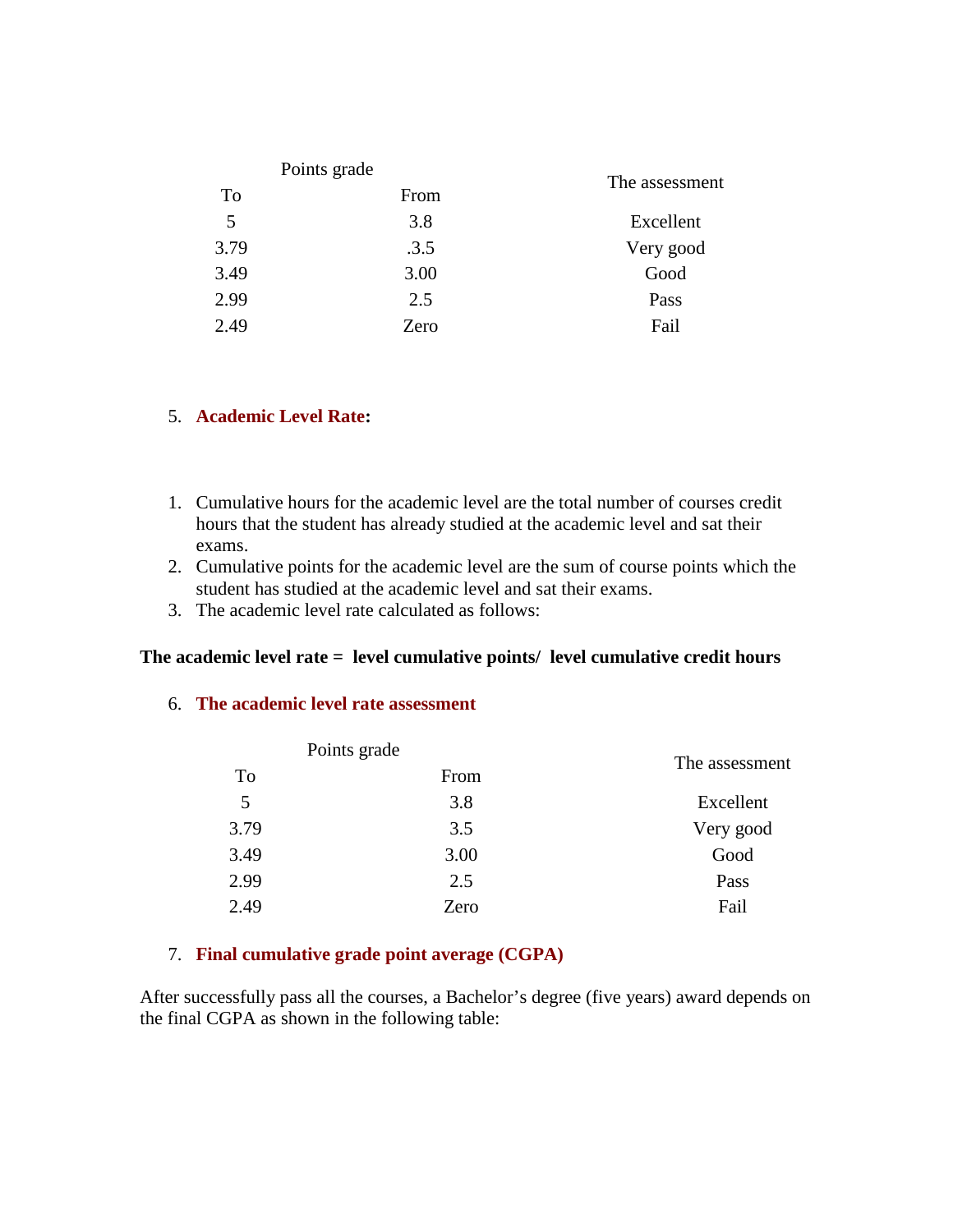| Points grade |      |                              |  |
|--------------|------|------------------------------|--|
| To           | From | The Assessment               |  |
| 5            | 3.8  | <b>First Class</b>           |  |
| 3.79         | 3.5  | Second-class: Upper division |  |
| 3.49         | 3.00 | Second-class: Lower division |  |
| 2.99         | 2.5  | Third-class                  |  |

8. After successful pass of all courses of the Bachelor of Medicine and surgery program, dentistry surgery program, and obtaining CGPA of 2.5 or higher, the student shall be granted a Bachelor's degree without mentioning the assessment**.**

## **Chapter (9)**

#### **Conditions of Success and Results of Examinations**

Article (20) Conditions of Passing the exams:

20-1: First round examinations:

- 1. A student is considered has successfully passed the course, if he obtained a point score not less than 2.5
- 2. The result of the first semester shall be announced to students; hence, the student shall be evaluated after the second semester.
- 3. If the student fails in one or more courses in the first round examinations for the academic level, and his GPA is not less than 2.5, he is allowed to sit for these courses in the second round exams.
- 4. If the GPA of the student is less than 2.5, the student shall repeat the academic level, if he has the right to repeat.
- The second round exams and the examinations for Failure Elimination:
- 1. A student who passes the second round exam (and/or) the examination for failure elimination, his degree shall be calculated in his CGPA.
- 2. In accordance with article (20-1-c), a student who sits for the second round exams, shall be transferred to the next level if he/she passes all the exams of the courses he sits for.
- 3. In accordance with article (20-1-c), a student who sits for the second round exam and fails one course or two of ( Arabic Language, Islamic Studies, Computer Science, or Sudanese studies), and his GPA is not below 2.5, he shall be allowed to sit for these courses examination in the examination for failure elimination.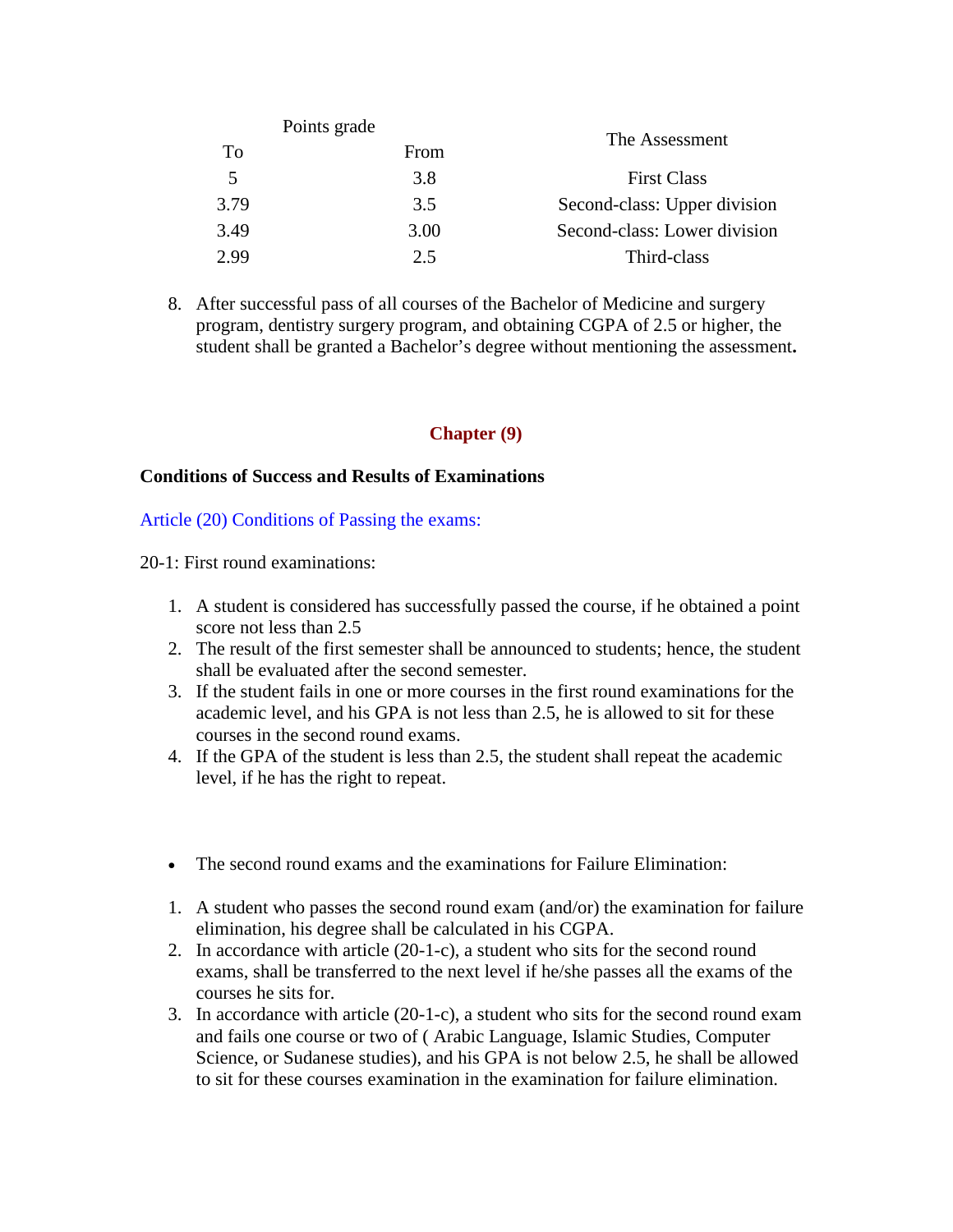- 4. In accordance with article (20-1-c), a student who sits for the second round exam and fails any courses other than (Arabic Language, Islamic Studies, Computer Science, or Sudanese studies), shall repeat the academic level.
- 5. Examination for failure elimination shall be held not later than four weeks from the beginning of the level
- 6. In accordance with article (20-2-c), a student who sits for the examination for failure elimination and pass all the courses, shall be allowed to transfer to the next level
- 7. A student, who fails the examination for failure elimination, shall repeat the academic level.
- 8. A student shall not be allowed to repeat one academic level for more than one time.
- 9. If a student repeat the academic level, he/she shall study and sit for the exams of all the courses, but the previous result of the level he/she has repeated, shall not be counted in his/her CGPA, and shall be appear in his/her academic records and shall be evaluated according to GPA of the repeated course.

# Article (21) Dismissal:

- 1. If the student exceeds the maximum prescribed period to complete the courses.
- 2. If the student exceeds the allowed number of repetitions.
- 3. The council may grant the dismissed student another chance to sit an external exam.

# Article (22) Alternative exams:

- 1. Evaluation of the alternative exam is similar to the evaluation of the first round exam in terms of grade.
- 2. The student performance is evaluated after sitting the alternative exam and calculating his/her GPA.
- 3. A student who fails the alternative exam, shall sit for the second round exam at the earliest opportunity, and shall not be transferred to the next level unless he/she passes the said course.

# Article (23) External Examination:

- 1. The board may allow the student to sit for the external examination under the following conditions:
- 2. The student must be academically dismissed.
- 3. The external examination opportunities shall not exceed his/her maximum lifetime in college.
- 4. Applying for the external examination to the Dean of the college at least one month prior to the beginning of the exam, and obtaining the Dean's approval.
- 5. Pay the equivalent of 25% of the tuition fees prescribed for the specific program as external examination fees, in addition to registration fees.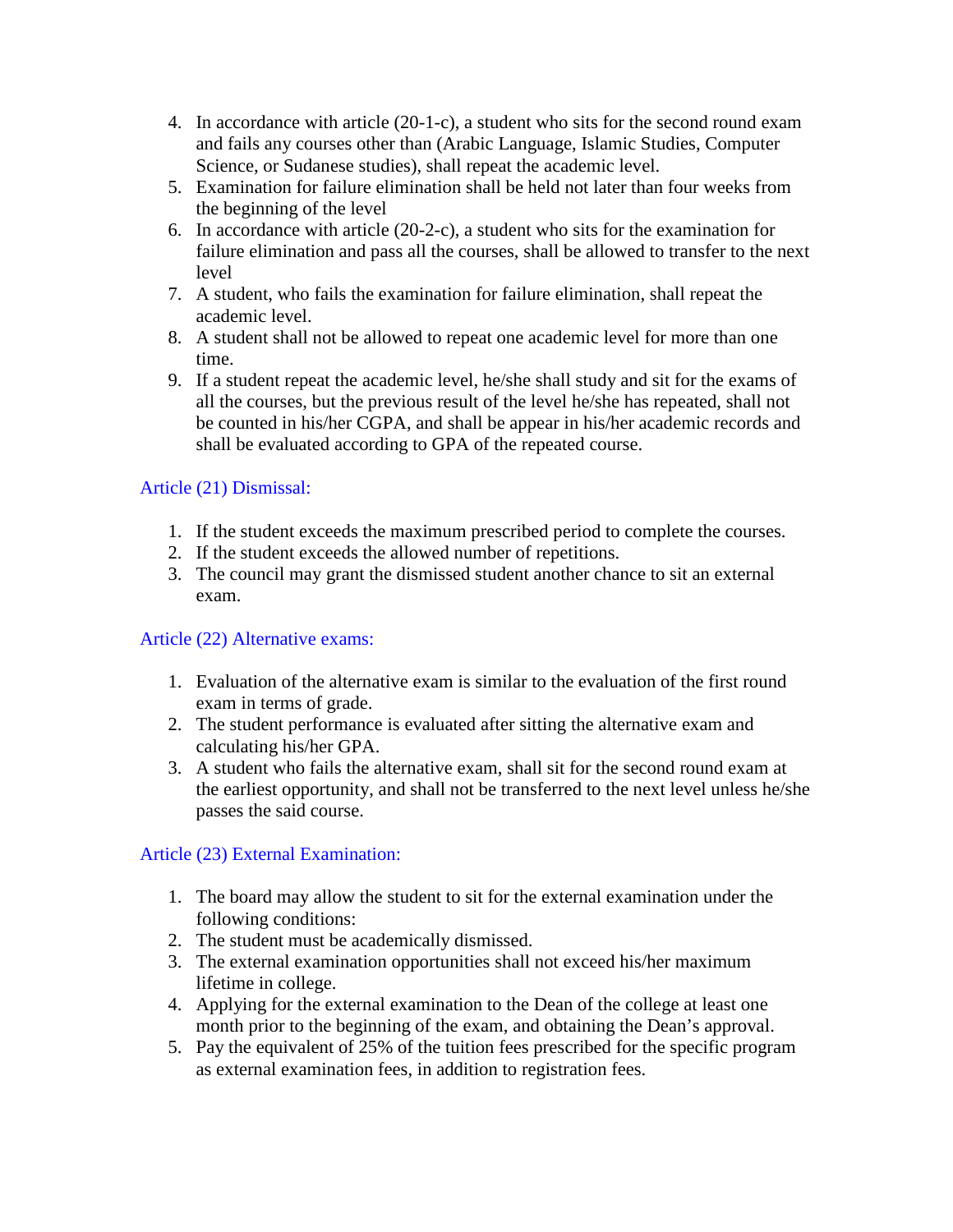- 6. Sitting for the exam of the first and second semester of the academic level shall be in the same year.
- 7. The examination grade is 100%.
- 8. The evaluation system applies to the student exams results.

## Article (24) Transfer to the next academic level:

1. Passing of all the current academic level course is required in order to transfer to the next academic level.

## **Chapter (10)**

#### **Levels and Degrees of Graduation**

#### Article (25) Graduation Requirements:

1. The student becomes eligible for scientific award from college if the graduation requirements are completed successfully, according to the College regulations.

## **Chapter (11)**

#### **Rewards**

#### Article (26) Rewards:

- 1. The council may award promotional rewards to the excellence students as set forth below:
- 2. Student Excellence Award shall be awarded to the student who has the highest rating at any level of study for the first time, provided that he/she shall score an annual GPA not less than 3.80.
- 1. Graduate Award shall be awarded to graduates with the highest grades, provided that their final cumulative GPA must be not less than 3.80 and meet the following conditions:
- 1. Should not have failed any course during the period of study.
- 2. Should not have studied any academic level more than once.
- 3. Should not be an external student.